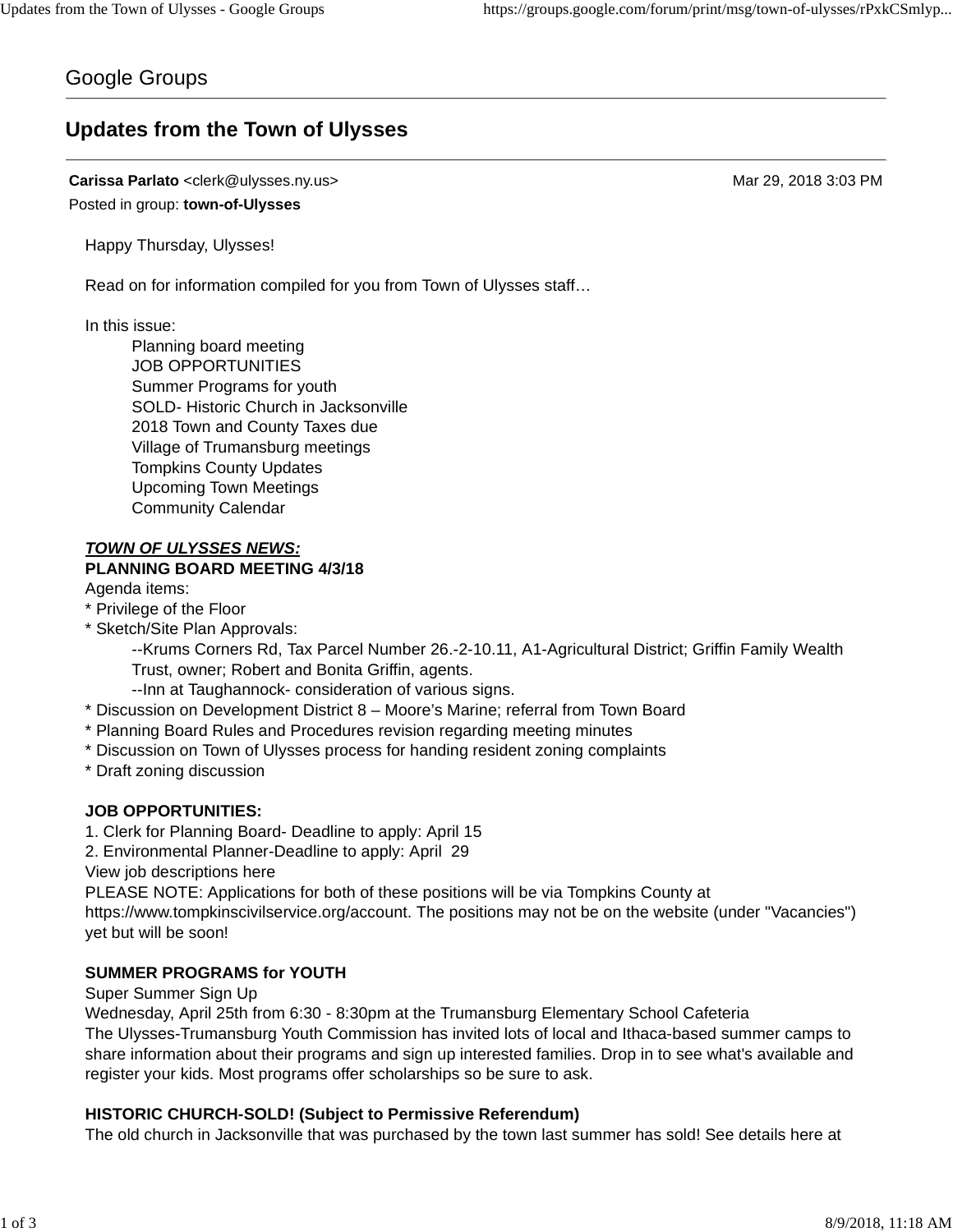the link below, including a recent article from the Ithaca Voice: http://www.ulysses.ny.us/pages/current-issues/134/sold-historic-old-church-in-jacksonville/

### **2018 TOWN AND COUNTY PROPERTY TAXES**

2018 Town and County Taxes are due on or before Monday, April 2 with a 2% + \$1 penalty from the base amount. After April 2, a 5% penalty + interest at the rate of 1%/month will apply.

Need a copy of your current Town & County tax bill? Getting your 2017 tax return ready and need a copy of your 2017 receipt? You can find both by following the yellow highlighted link at http://www.ulysses.ny.us /departments/dept-clerk/clerk-tax/

### **VILLAGE OF TRUMANSBURG:**

Annual Organizational Meeting and Public Hearing on the Proposed Budget Monday, April 9 View details here: http://trumansburg-ny.gov/annual-organizational-meeting-public-hearing-on-proposed-2018-2019-budget/

## *TOMPKINS COUNTY NEWS:*

## **THE COMMUNITY SCIENCE INSTITUTE PUBLIC FORUM**

"Water and Community": HABs and Non-Point Source Pollution in the Finger Lakes: Strategies for Addressing the Threat

Saturday, April 14th 1:00 PM - 3:30 PM The Space @ Greenstar 700 W. Buffalo St. Ithaca, NY 14850

For a list of topics, agenda, and speakers, visit http://www.communityscience.org/2018/03/27/csi-annualvolunteer-symposium-and-water-and-community-event-saturday-april-14th/. For more information email info@communityscience.org

### **SENIOR LIVING EXPO -- SATURDAY, APRIL 7**

The Tompkins County Office for the Aging, together with the Ithaca College Gerontology Institute, will host a Senior Living Expo on Saturday April 7th from 1-3:30 p.m. at the Ramada Inn, 2310 North Triphammer Road, Ithaca. There will be over 30 exhibitors, and presentations will be given on Senior Housing Options, Community Supports for Aging in Place, Downsizing, and Cost-saving Programs for Medicare Beneficiaries. Those planning for retirement, older adults, family caregivers and the general public are invited to come and see what our community has to offer to support older residents. Contact the Office for the Aging (274-5490) if you have questions about the event or local resources for older adults.

**UPCOMING TOWN MEETINGS:** (All are open to the public and meet at the Town Hall). Grab a friend and drop in to a meeting to see what's happening.

All town meetings are held at the town hall at 10 Elm St., Trumansburg, unless noted otherwise. For agendas and other meeting information, click on the event on the calendar here: http://ulysses.ny.us /calendar/?category=Government

### **COMMUNITY CALENDAR:**

Check the community calendar at http://www.ulysses.ny.us/calendar/. You can also submit your own events. -------------------------------------------------------------------------------------------------------------------------------

Forward this message to anyone else that you think would be interested. We'd love to connect with more residents. To send questions or comments, or be removed from this list, please e-mail clerk@ulysses.ny.us